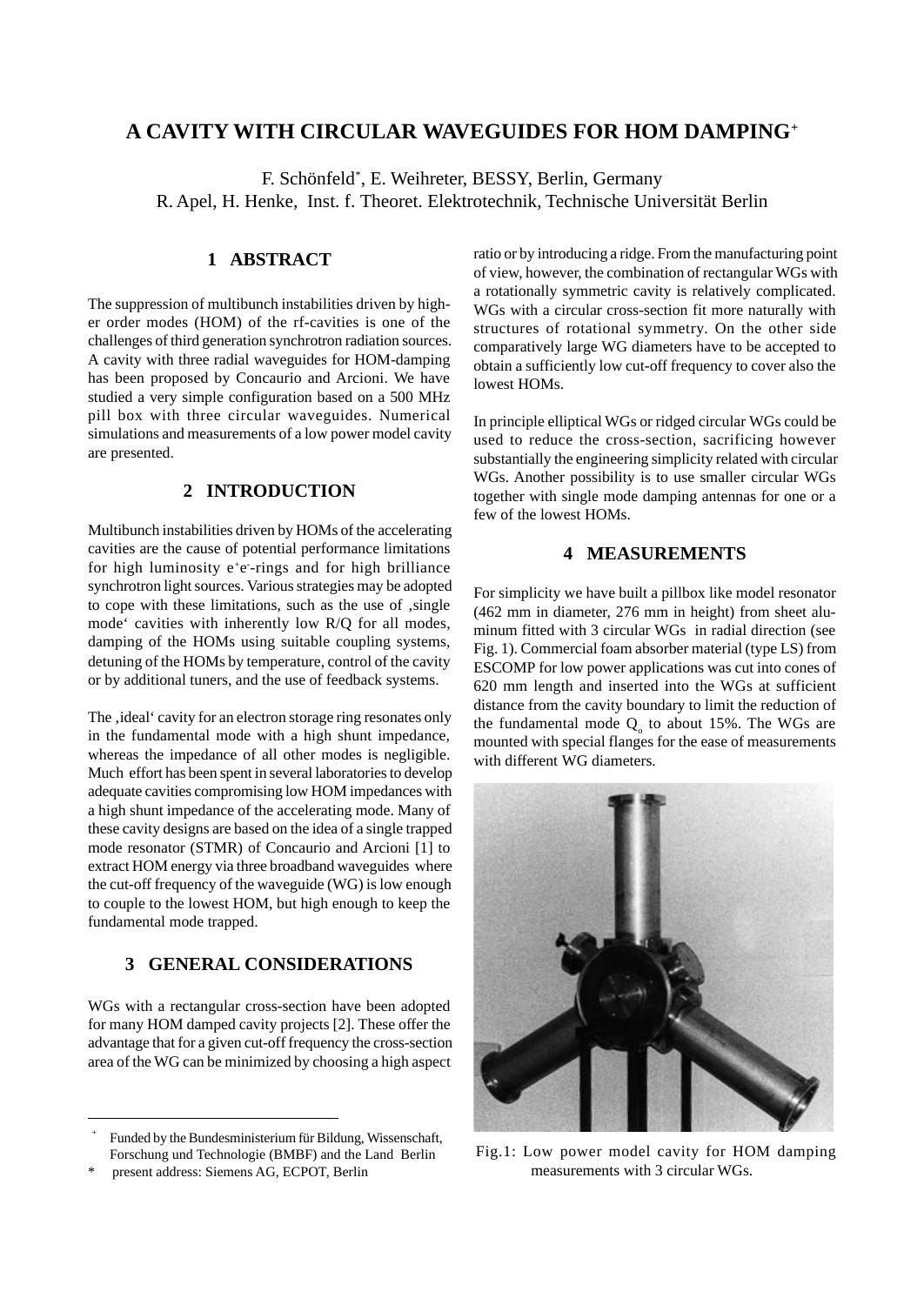HOMs were excited with the help of small capacitive antennas introduced on axis into the cavity for monopole modes and off axis for dipole and quadrupole modes which couple to the axial field  $E_z$ . To characterize the 'naked' cavity without the WG absorbers, the unloaded  $Q_0$  has been determined for all observed HOMs in the frequency range up to 3 GHz. Measurements of the coupling factors  $\beta_1$  and  $\beta_2$  of both antennas in reflection and the determination of the loaded Q<sub> $_{\ell}$ </sub> in transmission give Q<sub>0</sub> = Q<sub> $_{\ell}$ </sub> (1 +  $\beta_1$  +  $\beta_2$ ). After mounting the WG absorbers to the cavity the loaded  $Q$ <sub> $\ell$ </sub> of the STMR has then been measured for different WG radii ( $r = 75/100/130$  mm). All measurements were performed with a PC controlled setup including a HP 8753D network analyser.

Much effort has been paid for the identification of the HOMs, which can be classified in good approximation in TM eigenmodes. With the help of electric and magnetic field probes inserted through small holes on the cavity periphery (3 mm ø), the orientation and the relative strength of the

| theoretical            |         |                 | measurements |       |                 |                                        |                            |
|------------------------|---------|-----------------|--------------|-------|-----------------|----------------------------------------|----------------------------|
| $\overline{\text{TM}}$ | pillbox |                 | resonator    |       | damping system  |                                        |                            |
| mnp                    | Q0      | $\frac{R}{Q_0}$ | fo           | Q0    | $Q_{l1}$        | $Q_{12}$                               | Q <sub>13</sub>            |
|                        |         |                 | MHz          |       |                 |                                        |                            |
| Monopol Modes          |         |                 |              |       |                 |                                        |                            |
| 011                    | 28341   | 4058            | 736          | 10237 | 8863            | 4380                                   | 918                        |
| 020                    | 51347   | 0.50            | 1140         | 16639 | 5207            | 23                                     | 21                         |
| 012                    | 36104   | 8.45            | 1194         | 10979 | 1797            | $\overline{124}$                       | 132                        |
| 021                    | 37125   | 28.36           | 1263         | 13382 | 1000            | 92                                     | 89                         |
| 022                    | 41458   | 29.16           | 1575         | 12828 | 232             | $\overline{2}\overline{2}\overline{2}$ | $\overline{3}\overline{2}$ |
| 013                    | 43115   | 2825            | 1703         | 19553 | 287             | 257                                    | 181                        |
| 030                    | 64290   | 6.78            | 1787         | 32066 | 305             | 249                                    | 201                        |
| 031                    | 45153   | 6.54            | 1868         | 15503 | 298             | 264                                    | 84                         |
| 023                    | 46586   | 17.59           | 1989         | 14680 | 84              | $\overline{74}$                        | $\overline{21}$            |
| 032                    | 47777   | 0.77            | 2092         | 21049 | 248             | $\overline{200}$                       | 180                        |
| 014                    | 49316   | 1.25            | 2229         | 18876 | 128             | 127                                    | $\overline{57}$            |
| 033                    | 51376   | 7.13            | 2419         | 17756 | 75              | 20                                     | 73                         |
| 040                    | 75046   | 2.18            | 2436         | 31115 | $\overline{71}$ | $\overline{31}$                        | 51                         |
| 024                    | 51795   | 10.12           | 2454         | 16886 | 58              | 38                                     | 23                         |
| 041                    | 52185   | 3.13            | 2495         | 18158 | 134             | 183                                    | 23                         |
| 042                    | 53948   | 8.12            | 2667         | 17504 | 92              | 101                                    | 98                         |
| 015                    | 54889   | 0.65            | 2761         | 21466 | 39              | 25                                     | $\overline{21}$            |
| 034                    | 55410   | 9.87            | 2813         | 30408 | 41              | $\overline{30}$                        | $\overline{32}$            |
| 043                    | 56551   | 2.56            | 2930         | 17807 | $\overline{31}$ | 31                                     | 35                         |
| 025                    | 56551   | 6.07            | 2945         | 23420 | 152             | $\overline{123}$                       | 108                        |
| Dipol Modes            |         |                 |              |       |                 |                                        |                            |
| 110                    | 42780   | 11.05           | 792          | 13699 | 9171            | 1510                                   | 190                        |
| 111                    | 32366   | 23.13           | 960          | 14006 | 10779           | 2069                                   | 247                        |
| 112                    | 38298   | 6.25            | 1344         | 12151 | 918             | 624                                    | 764                        |
| 120                    | 58257   | 8.63            | 1468         | 22577 | 602             | 486                                    | 35                         |
| 121                    | 41327   | 0.65            | 1565         | 13095 | 251             | $\overline{31}$                        | 31                         |
| 113                    | 44642   | 1.88            | 1811         | 18143 | 219             | 210                                    | $\overline{54}$            |
| 122                    | 44640   | 9.94            | 1826         | 13555 | 54              | 23                                     | 37                         |
| 130                    | 69708   | 0.30            | 2101         | 28706 | 84              | $\overline{54}$                        | $\overline{3}\overline{2}$ |
| 131                    | 48669   | 13.49           | 2170         | 15849 | 177             | 169                                    | 171                        |
| 123                    | 48920   | 9.67            | 2193         | 17410 | 201             | 149                                    | 189                        |
| 114                    | 50232   | 0.71            | 2312         | 17307 | 98              | 115                                    | 99                         |
| 132                    | 50809   | 3.19            | 2366         | 19870 | 172             | $\overline{122}$                       | 93                         |
| 124                    | 53490   | 6.30            | 2622         | 19218 | 79              | 81                                     | 70                         |
| 133                    | 53869   | 0.24            | 2659         | 18041 | 34              | 35                                     | 40                         |
| 140                    | 79773   | 5.41            | 2752         | 37712 | 110             | 148                                    | $\overline{117}$           |
| 141                    | 55330   | 69.00           | 2805         | 2220  | 38              | 34                                     | 27                         |
| 115                    | 55560   | 0.31            | 2829         | 29138 | 30              | $\overline{27}$                        | 28                         |

Tab. 1: Results of Q-measurements of the lowest monopole (m = 0) and dipole (m = 1)  $TM_{\text{mnp}}$ -modes for the 'naked' 500 MHz model cavity and for the STMR with different WG radii of 75, 100, and 130 mm.

fields can be obtained. In addition perturbation measurements pulling a needle shaped bead through the cavity in axial direction gave information on the longitudinal distribution of the  $E_z$  field component.

Table 1 summarizes the experimental results for the 'naked' resonator and for the STMR. Also theoretical  $Q_0$ -values for an ideal pillbox are included for comparison. The measurements for the STMR show that the loaded Q's are gratifyingly small (between a few 10 to about 300) at frequencies significantly above the cutoff of the WG ( $f_{\infty}$  = 1170./878./676. MHz for a WG radius r = 75/100/130 mm). On the other side the efficiency of the WG absorbers is reduced at lower frequencies, as expected, keeping more and more modes trapped with increasing WG cutoff frequency. For a WG radius of  $r = 130$  mm the results indicate that circular WGs may be an interesting alternative to other STMR-schemes with more complicated WG structures. Figure 2 demonstrates the effective damping of all  $m = 0,1$  modes observed up to 3 GHz.



Fig. 2: Q-values for the 'naked' resonator and for the STMR using 3 WG absorbers with  $r = 130$  mm.

#### **5 NUMERICAL CALCULATIONS**

For the optimisation of a STMR it is helpful to have numerical simulation techniques at hand. Two different methods developed by Kroll and Yu [2] and by Slater [3] have been applied to calculate the external Q for an open cavity which can then be compared with the measurements using the relation  $1/Q_{ext} = 1/Q_{\ell}$ -  $1/Q_o$ .

As shown in Fig. 3 for several modes of the  $r = 130$  mm case, the theoretical models agree fairly well. The measured  $Q_{ext}$  values are generally larger than the theoretical predictions, which may partially be attributed to the imperfectness of the absorbers. Except for the lowest mode  $(TM<sub>011</sub>)$  there is a qualitative agreement between theory and experiment which allows to use the simulations in the design process with some care.